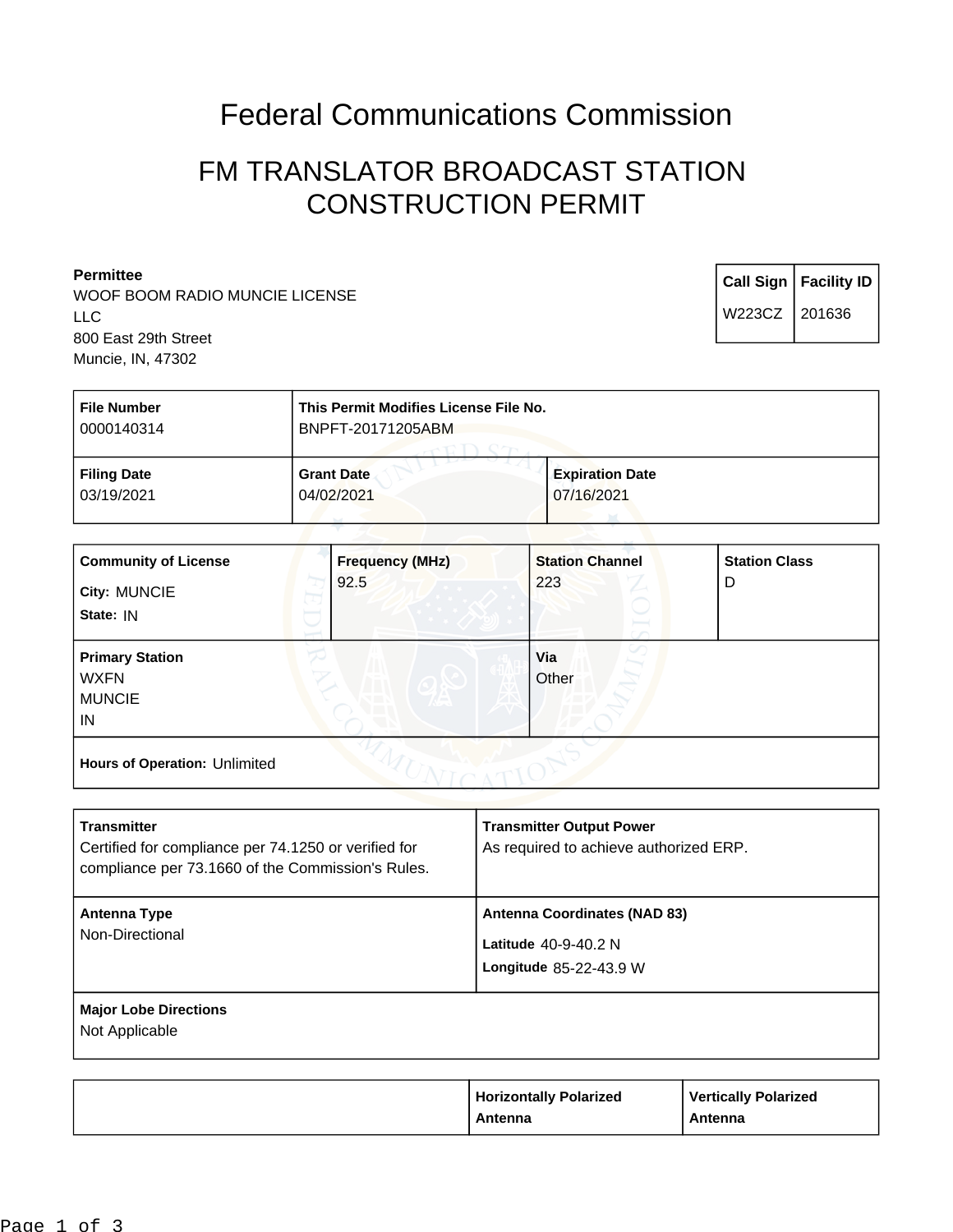| <b>Effective Radiated Power in the Horizontal Plane (kW)</b>        | 0.170 | 0.170 |
|---------------------------------------------------------------------|-------|-------|
| <b>Height of Radiation Center Above Ground (meters)</b>             | 120   | 120   |
| <b>Height of Radiation Center Above Mean Sea Level</b><br>(meters)  | 412.6 | 412.6 |
| <b>Height of Radiation Center Above Average Terrain</b><br>(meters) |       |       |

| Antenna Structure Registration Number | Overall Height of Antenna Structure Above Ground (meters) |
|---------------------------------------|-----------------------------------------------------------|
| 1057378                               | See the registration for this antenna structure.          |

## **Obstruction Marking and Lighting Specifications for Antenna Structure**

See the registration for this antenna structure.

## **Special Operating Conditions or Restrictions**

The permittee/licensee in coordination with other users of the site must reduce power or cease operation as necessary to protect persons having access to the site, tower or antenna from radiofrequency electromagnetic fields in excess of FCC guidelines.

- Prior to commencing program test operations, FM Translator or FM Booster permittee must have on file an Application for an FM Translator or FM Booster Station License, pursuant to 47 C.F.R. Section 74.14.
- Pursuant to Revitalization of the AM Radio Service, Notice of Proposed Rule Making, 28 FCC Rcd 15221, 15227, para. 14 (2013), and First Report and Order, 30 FCC Rcd 12145, 12154, para. 17 and n. 43 (2015), the permittee and any successor in interest (licensee, transferee, or assignee) shall be subject to the following restrictions: (1) this facility may only, in perpetuity, be used to rebroadcast the authorized facilities of the AM primary station set forth in this authorization, except that it may also originate nighttime programming if the AM primary station set forth in this authorization is not authorized regular nighttime service, and then only during periods of the broadcast day when the primary AM station is not regularly authorized to operate; (2) if the AM primary station is operating with reduced facilities, this cross-service FM translator facility may only operate if its coverage contour conforms to the limits set forth in 47 CFR Section 74.1201(g) as applied to the reduced facilities of the AM primary station; (3) the authorization for this facility may not be assigned or transferred except in conjunction with the primary AM station set forth in this authorization; and (4) if the authorization of the AM primary station set forth in this authorization is rescinded, revoked, surrendered, subject to special temporary authorization (STA) to remain silent, or is otherwise suspended from operation, the authorization of this cross-service FM translator station shall likewise be rescinded, revoked, surrendered, silent for the duration of the AM primary station's STA to remain silent, or suspended from operation. Minor modifications of this authorization are permitted, provided that the translator meets all of the preceding conditions. Grant of this authorization is conditioned on the common ownership, in perpetuity, of this facility and the specified AM primary station. Any violation of this condition shall result in the rescission of the grant of this authorization and the dismissal, with prejudice, of the associated application and, if applicable, cancellation of the associated construction permit.